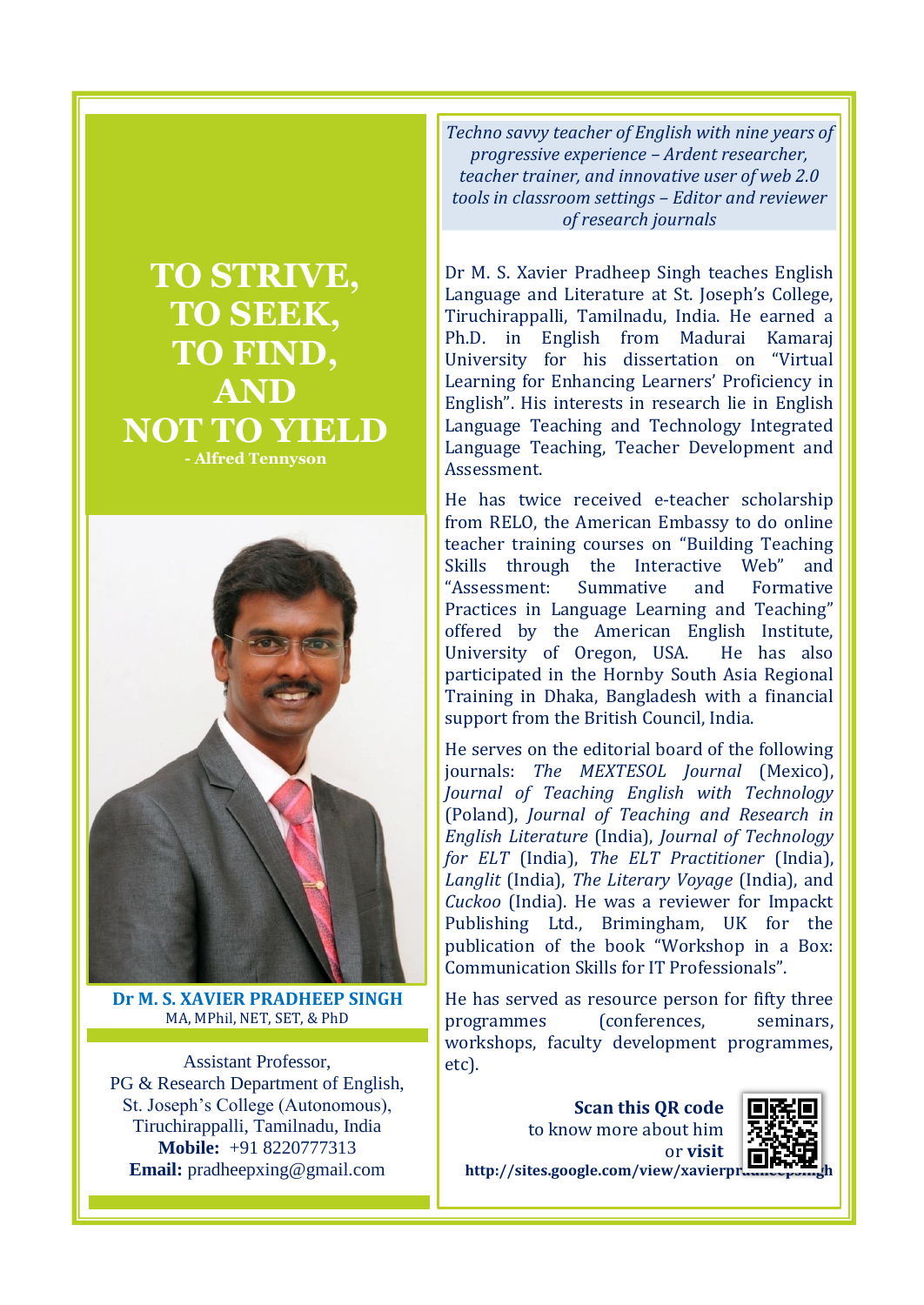# **Dr M. S. XAVIER PRADHEEP SINGH**

Assistant Professor, Postgraduate & Research Department of English, St. Joseph's College (Autonomous), Tiruchirappalli, Tamilnadu, India.

**ORCID ID:** 0000-0002-8827-2494

**Mobile:** +91 8220777313 **Email:** pradheepxing@gmail.com



*To leverage my professional development in an academically challenging environment*



**PROFESSIONAL OBJECTIVES**

*To scaffold learners in achieving autonomy and developing the 21st century skills*



*To develop and foster innovative uses of web tools in the Indian educational context*

#### **TEACHING AND RESEARCH INTERESTS**

- $\Box$  English Language Teaching (ELT)
- **Technology Integrated Language Teaching**
- **T** Teacher Development
- □ English Language Assessment
- **Q** Writing Skills
- **Q** Research Methodology
- $\Box$  Disability Studies
- Graphic Literature

# **EDUCATION & CREDENTIALS**

| Degrees:<br>2015            | Ph.D. in English<br>The American College (Madurai Kamaraj University), Madurai, India<br><b>Dissertation:</b> Virtual Learning for Enhancing Learners' Proficiency in English: An |
|-----------------------------|-----------------------------------------------------------------------------------------------------------------------------------------------------------------------------------|
|                             | <b>Experimental Study</b>                                                                                                                                                         |
| 2009                        | M.Phil. in English with 73.5% (Viva-voce on 9 July 2009)<br>The American College (Madurai Kamaraj University), Madurai, India                                                     |
|                             | <b>Dissertation:</b> Learning Grammar with Metacognition: An Experiment                                                                                                           |
| 2008                        | <b>M.A. in English</b> with 64.28% (April 2008)<br>V. O. Chidambaram College (Manonmanium Sundaranar University), Tuticorin, India                                                |
| 2005                        | <b>B.A. in English</b> with 60.8% (April 2005)<br>V. O. Chidambaram College (Manonmanium Sundaranar University), Tuticorin, India                                                 |
| <b>Credentials:</b><br>2015 | UGC National Level Test for Lectureship (NET) (December 2015)<br>University Grants Commission, New Delhi.                                                                         |
| 2012                        | UGC National Level Test for Lectureship (NET) (June 2012)<br>University Grants Commission, New Delhi.                                                                             |
| 2011                        | <b>State Eligibility Test for Lectureship (SET)</b> (August 2011)<br>Bharathiyar University, Coimbatore, Tamilnadu.                                                               |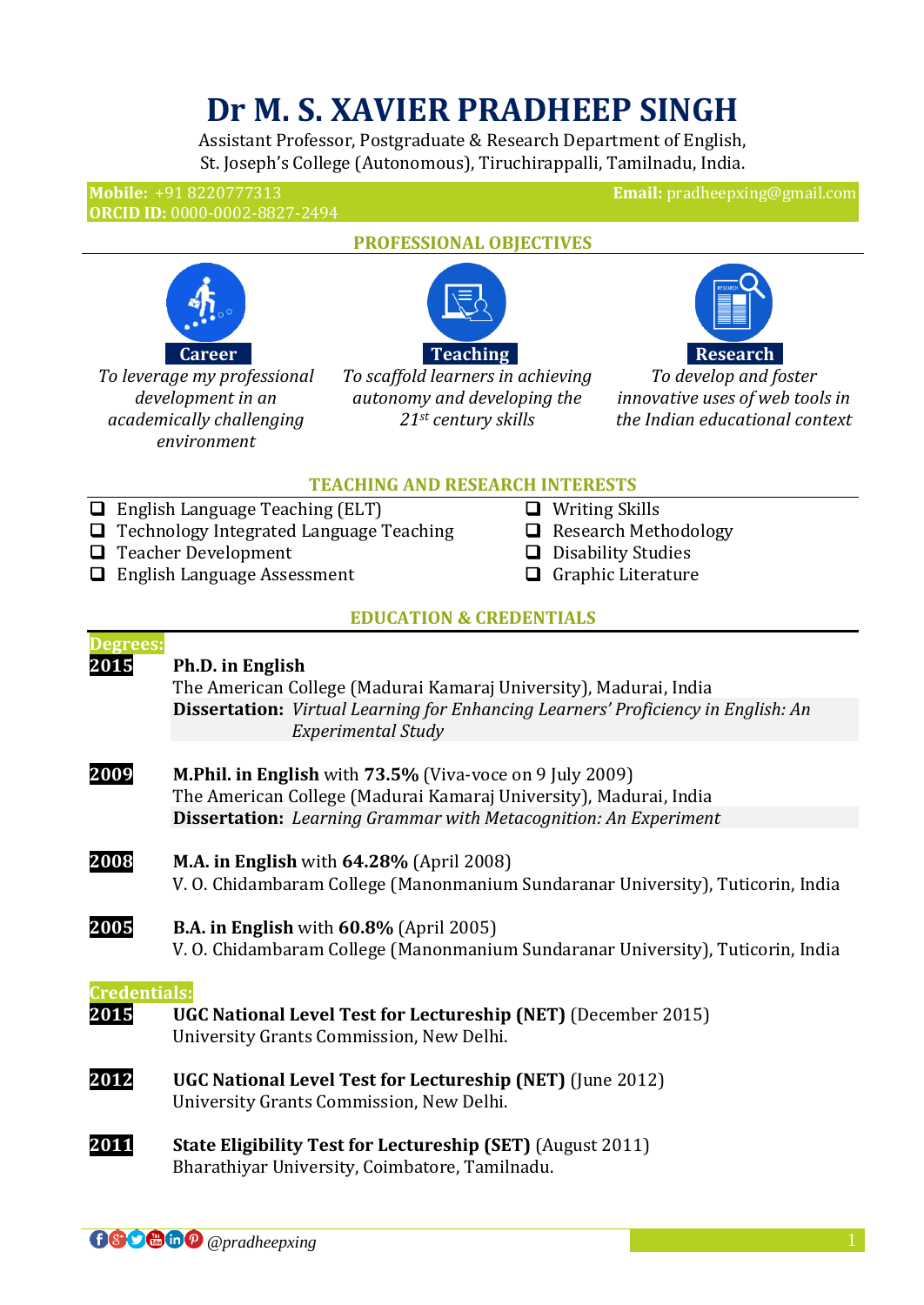**Short Term Courses:**

- **2018** 5 week Electronic Village Online (EVO) session on **"Classroom-Based Research"** (14 January – 18 February 2018)
- **2014** 10 week Online Teacher Training Course in **"Assessment: Summative and Formative Practices in Language Learning and Teaching"** (June 2014) American English Institute, University of Oregon, USA [Received an e-teacher scholarship from RELO, the American Embassy]
- **2012** Certificate Course in **"Web Designing"** (2012) V.O.Chidambaram College, Tuticorin
- **2011** 10 week Online Teacher Training Course in "**Building Teaching Skills through the Interactive Web"** (August 2011) American English Institute, University of Oregon, USA [Received an e-teacher scholarship from RELO, the American Embassy]
- **2008 Desktop Publishing (DTP)** (2008) CSC Computer Centre, Tuticorin
- **2006 Diploma in PC Professional** (2006) CSC Computer Centre, Tuticorin

#### **PROFESSIONAL EXPERIENCE**

- **2016- Assistant Professor** (Aided), PG & Research Department of English, St. Joseph's College (Autonomous), Tiruchirappalli, Tamilnadu **since June 2016**
- **2009-16 Assistant Professor** (Unaided), PG & Research Department of English, V.O.Chidambaram College, Tuticorin, Tamilnadu for **6 years and 10 months from 6th July 2009 to 25th May 2016.**

#### **FOREIGN VISIT**

**2011** Participated in the **Hornby South Asia Regional Training** in **Dhaka, Bangladesh**  from 11 to 16 December 2011 organised by **British Council** [Received a grant from British Council towards travel and boarding]

#### **ACADEMIC POSITIONS HELD**

**As Member of the Board of Studies:**

- **2018 Member,** the Board of Studies in English, St. Mary's College (Autonomous), Thoothukudi, from 05 February 2018 to 04 February 2020.
- **2017 Subject Expert,** the Board of Studies (M.Phil.) of the Department of English, Thassim Beevi Abdul Kader College for Women, (Autonomous), Kilakarai, Ramanathapuram, on 28 April 2017
- **2016 Member,** the Board of Studies (B.A. & M.A.) of the Department of English, Thassim Beevi Abdul Kader College for Women, (Autonomous), Kilakarai, Ramanathapuram, on 25 February 2016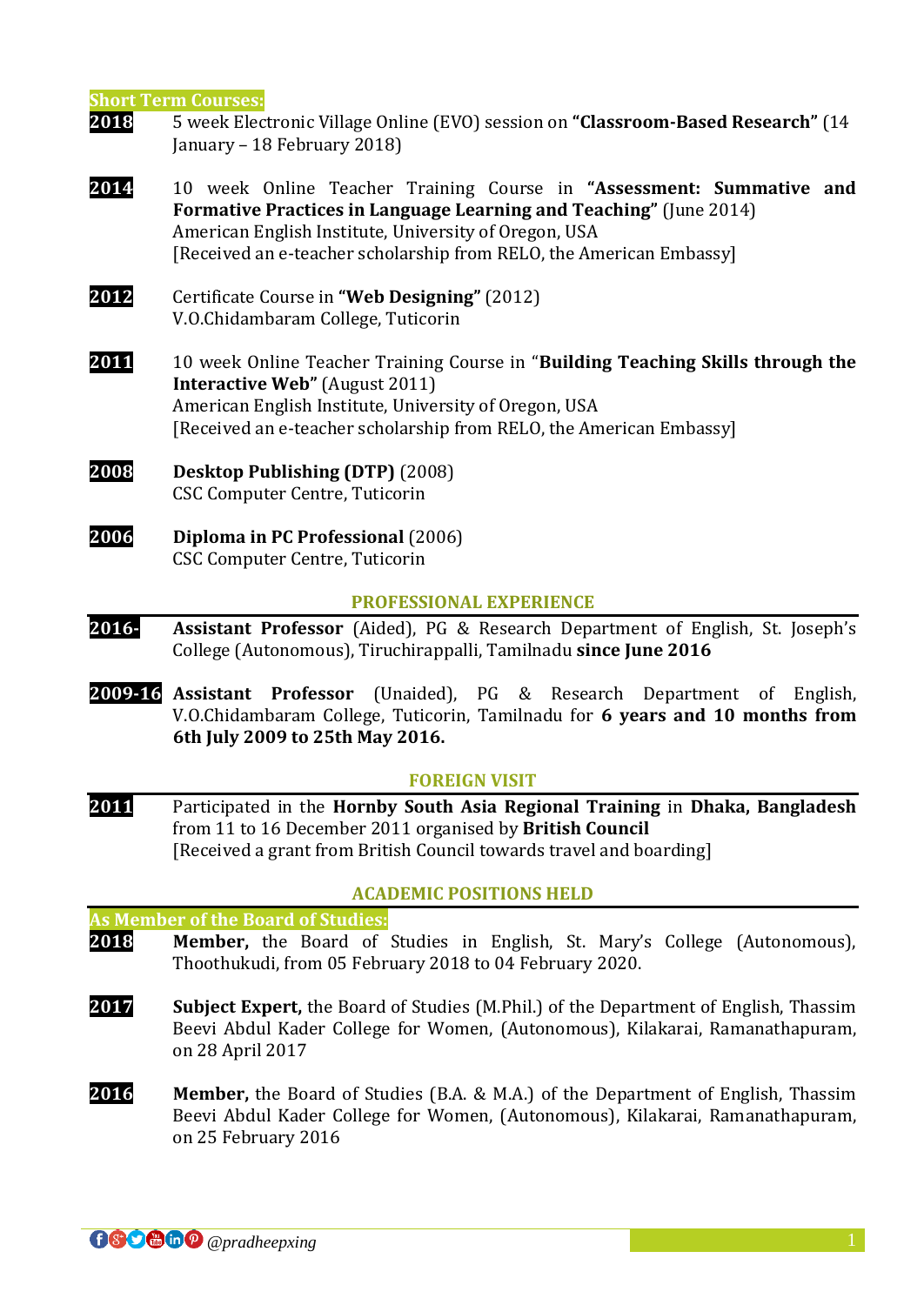# **As Member of the Staff Selection Board:**

**2017 Subject Expert,** the Board for Appointment of Teaching Staff held at Thassim Beevi Abdul Kader College for Women, (Autonomous), Kilakarai, Ramanathapuram, on 10 May 2017

#### **As Editor:**

- **2018- Editor-in-Chief** and **Publisher,** *Journal of Teaching and Research in English Literature* (ISSN 0975-8828), an international peer-reviewed open-access journal, Chennai, India. **Since January 2018** (https://jtrel.in/)
- **2014- Consulting Editor,** *The ELT Practitioner* (ISSN 2349-2155), a national level bimonthly online journal for teachers of English, Chennai, India, **Since April 2014** (https://sites.google.com/site/theeltpractitioner/)
	- Designed the website of the journal in April 2014
	- Edited and reviewed articles
- **2014- Editor,** *The Literary Voyage* (ISSN 2348-5272), an international journal for scholarly and creative writings, Karnataka, India. **Since November 2014**
	- Edited and reviewed articles
- **2011-17 Editor,** *Journal of Teaching and Research in English Literature* (ISSN 0975-8828), a quarterly online research journal of English Literature, Chennai, India. **Since January 2011**
	- Designed the website of the journal in January 2011
	- Edited and reviewed articles
- **2016 Managing Editor & Publisher,** *Journal of Technology for ELT* (ISSN 2231-4431), a quarterly online journal for teachers of English, Chennai, India. **Since July 2016.**  (https://sites.google.com/site/journaloftechnologyforelt/)
- **2011-16 Editor,** *Journal of Technology for ELT* (ISSN 2231-4431), a quarterly online journal for teachers of English, Chennai, India. **from January 2011 to May 2016.**  (https://sites.google.com/site/journaloftechnologyforelt/)
	- Designed the website of the journal in January 2011
	- Edited and reviewed articles

# **2010-16 Executive Editor,** *Cuckoo* (ISSN 2230-9691), an international literary magazine, Tuticorin, India. **From August 2010 to May 2016**

- Founded [along with Prof. S. Nehru] the magazine in August 2010
- Planned, edited and proof-read the content of each issue
- Designed the layout of the magazine and maintained the subscription records

#### **As Reviewer:**

**2016- Reader,** *MEXTESOL Journal* (ISSN: 2395-9908), an international refereed openaccess journal, Mexico, **Since June 2016**

> The MEXTESOL Journal (www.mextesol.net) is an international, indexed, open-access journal that was founded in 1976 and has recently gone online. It publishes articles, in both English and Spanish, dealing with both practical and theoretical topics of interest to the EFL teachers in Mexico and in similar situations throughout the world.

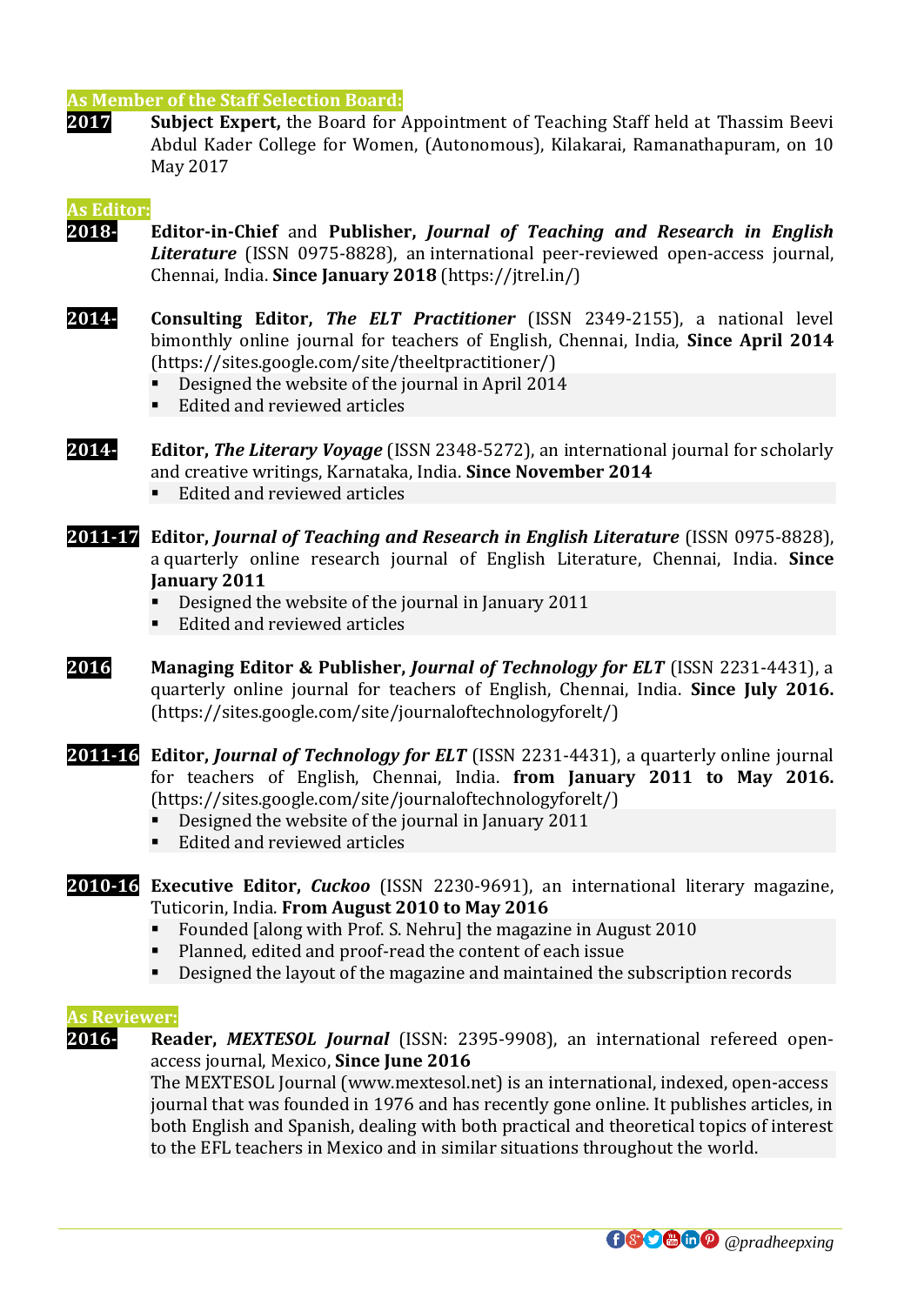**2014- Reviewer,** *The Journal of Teaching English with Technology* (ISSN 1642-1027), an international peer-reviewed open-access journal, Poland (http://tewtjournal.org), **Since May 2014**

> Teaching English with Technology (TEwT) is a free, online, double-blind and peerreviewed journal that seeks to disseminate cutting-edge work focused mainly on the use of technology in teaching English to speakers of other languages. TEwT is indexed in Scopus, Index Copernicus, Central and Eastern European Online Library, EBSCO, Directory of Open Access Journals (DOAJ), BazHum, CEJSH and Cabell's Publishing Directory.

**2014- Member of the National Advisory Board,** *Langlit* (ISSN – 2349-5189), an international peer-reviewed open access journal, Maharashtra, India. **Since July 2014**

# **MEMBERSHIP IN PROFESSIONAL ASSOCIATIONS**

- **2012** Member, **International Association of Teachers of English as a Foreign Language (IATEFL). Since January 2012** (Membership No: #23484)
- **2012** Member, **The Asian Association of Teachers of English as Foreign Language (Asia TEFL). Since April 2012** (Membership No: # IA 10840)
- **2009** Member, **English Language Teachers' Association of India (ELTAI). Since July 2009** (Membership No: #30008854)

# **FUNDED RESEARCH PROJECTS**

- **2018** Aptis Action Research Mentoring scheme (AARMS) 2018-19 funded by the British Council, New Delhi. [Received INR 1,38,500] Duration: May 2018 to March 2019.
- **2018** ELT@I Action Research Project on "Flipping the general English Class using Nearpod" funded by English Language Teachers' Association of India (ELT@I), Chennai. [Received INR 12,000] Duration: August 2018 to March 2019.

#### **INVITED TALKS / CHAIRPERSONSHIPS**

#### **International Conferences:**

- **2018 Resource person**, the 13<sup>th</sup> international & 49<sup>th</sup> annual conference of ELTAI on **"NextGen Learners: New Demands, New Responses"** held at Career Point World School, Bilaspur, Chattisgarh from 29<sup>th</sup> June to 1<sup>st</sup> July 2018. [Conducted a workshop on "Embedding Formative Assessment into ESL Instruction using Nearpod" and chaired a paper presentation session]
- **2013 Resource person**, the two-day international conference on **"Teaching English for Employability"** organised by Annammal College of Education for Women, Tuticorin on 21 & 22 November 2013. [Conducted a workshop on "Collaboration in the Cloud" and delivered a talk on "Social Networking Sites and Personal Learning Networks" in the symposium on 'Developing Workplace Skills through Technology']
- **2012 Chairperson**, the three-day international conference on **"English Literary Studies: Current Trends and Concurrent Challenges"** organised by Thassim Beevi Abdul Kader College for Women, Kilakarai in collaboration with ELTAI Literature Special Interest Group from 21 to 23 September 2012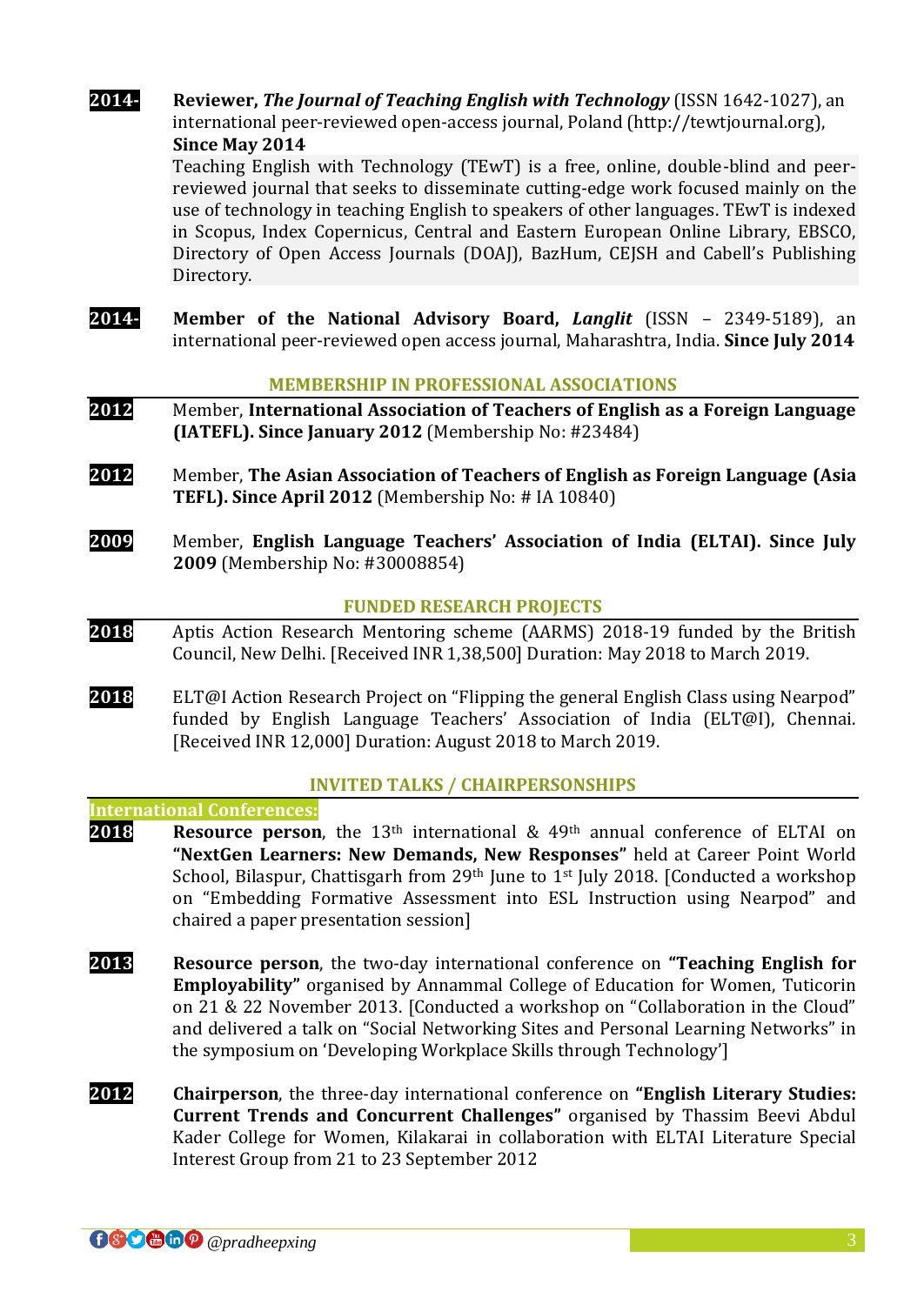**2012 Chairperson**, the one-day international conference on **"Emerging Trends in Research"** at Thassim Beevi Abdul Kader College for Women, Kilakarai on 12 April 2012

#### **National Conferences:**

- **2018 Resource person**, the two-day national seminar on **"English Language – A Tool for Social Improvement"** organised by the Department of English, R.V.S. Kumaran Arts and Science College, Dindigul, Tamilnadu, on 09 March 2018. [Delivered a plenary on "English for Employability"]
- **2018 Chairperson** for a paper presentation session in the one-day national seminar for students on **"Literature of the Marginalised"** organised by the PG Department of English (Shift II), St. Joseph's College, Tiruchirappalli, Tamilnadu, on 09 February 2018.
- **2014 Resource person**, the two-day UGC sponsored national seminar on **"Addressing Students' Communicative and Grammatical Needs in Institutions of Higher Education"** at Dr Khoob Bhagel Chand Government College, Bhilai, Chattisgarh on 09 & 10 February 2014. [Delivered a plenary on "Developing the 21st Century Skills by Flipping our ESL Classes"]
- **2013 Resource person**, the two-day national seminar on **"Electronic and Print Media"** organised by the Postgraduate and Research Department of English, Sree Ayyappa College for Women, Nagercoil on 06 September 2013. [Spoke on "Writing for the Web"]
- **2012 Resource person**, the two-day national seminar on **'Technology Integrated Language Teaching'** organised by B. S. Abdur Rahman University, Chennai on 01 & 02 March 2012. [Conducted a workshop on "Google Docs in English Classroom"]

#### **National Workshops:**

- **2018 Resource person**, the national workshop on **"Web-based English Language Teaching and Learning"** organised by the Centre for English Language, Institute of English, Kerala University, Thiruvananthapuram on 14 March 2018
- **2018 Resource person**, the national workshop on **"Innovation in Teaching English (Teaching Aids)"** organised by the Department of English, Rathinam College of Arts and Science (Autonomous), Coimbatore on 31 January 2018
- **2018 Resource person**, the two-day faculty development workshop on **"Teaching English with Technology"** organised by the Research Department of English, St. Joseph's College (Autonomous), Tiruchirappalli on 24 & 25 January 2018
- **2017 Resource person**, the two-day ICSSR sponsored national workshop on **"Virtual Learning"** organised by B. S. Abdur Rahman University, Chennai on 03 February 2017
- **2016 Resource person**, the one-day national workshop on **"Enhancing Usage of Web Tools in Quality Education"** organised by IQAC, Dr Sivanthi Aditanar College of Education, Thiruchendur on 05 March 2016
- **2016 Resource person**, the two-day national workshop on **"Mobile Learning: Connecting, Communicating, and Collaborating"** organised by Department of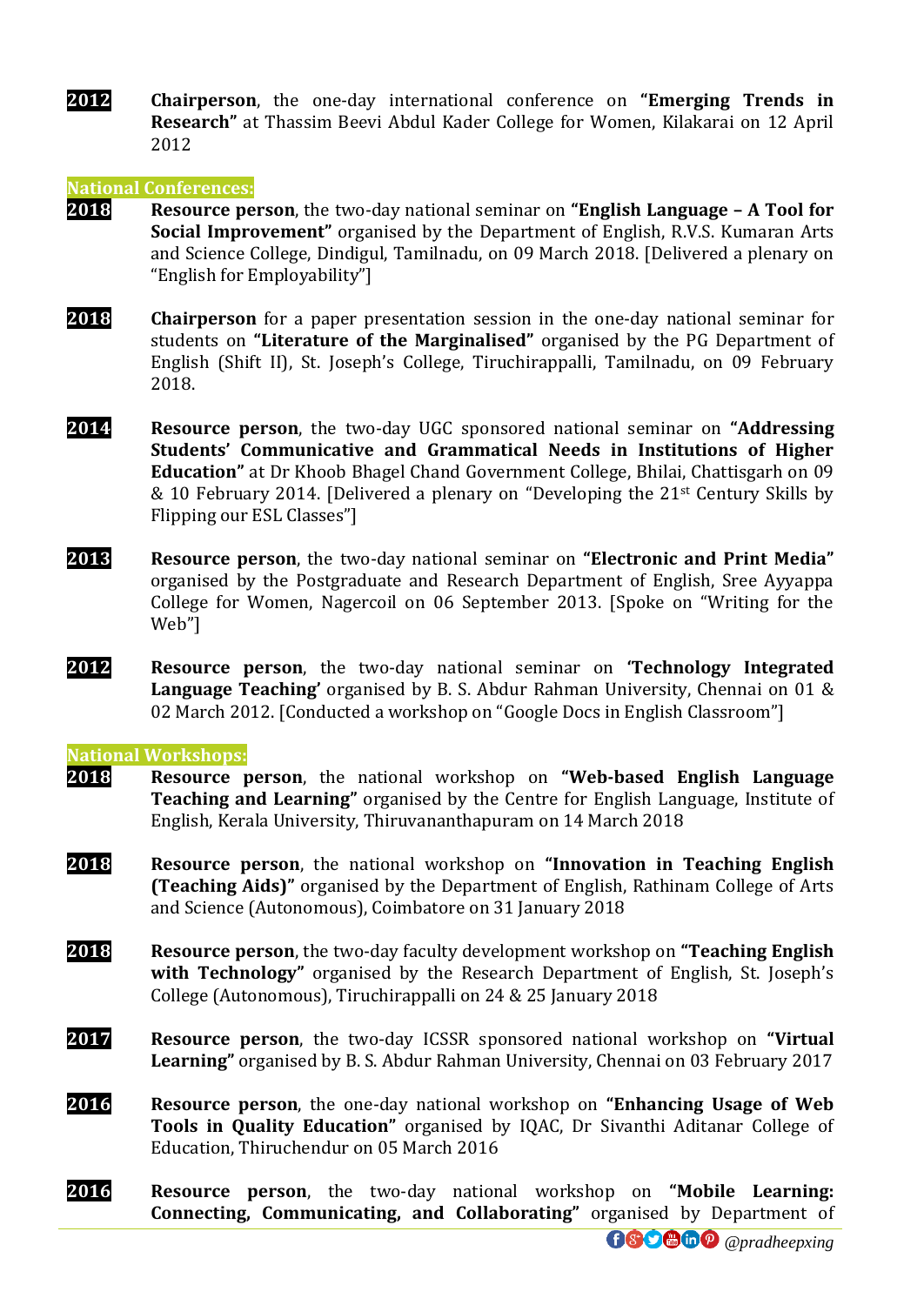English, Loyola College, Chennai in collaboration with ELTAI, Chennai on 27 & 28 February 2016

- **2016 Resource person**, the two-day national workshop on **"Constructivist Approaches to Teaching Using Web 2.0"** organised by Annammal College of Education, Tuticorin on 19 & 20 January 2016
- **2015 Resource person**, the two-day national workshop on **"Internet Tools for Teaching Communication Skills"** organised by Annammal College of Education, Tuticorin in collaboration with ELTAI, Chennai on 13 & 14 March 2015
- **2014 Resource person**, the two-day national workshop on **"Teaching Speaking Skills"** organised by ELTAI Thoothukudi Chapter in collaboration with ELTAI, Chennai on 27 & 28 December 2014
- **2014 Resource person**, the two-day national workshop on **"Virtual Learning"** organised by TBAK College for Women, Kilakarai in collaboration with ELTAI, Chennai and with the support of IATEFL, the UK on 13 December 2014
- **2014 Resource person**, the two-day national workshop on **"Technology Integrated Teaching"** organised by St. Mary's College (Autonomous), Tuticorin on 5 and 6 December 2014
- **2014 Resource person**, the two-day national workshop on **"Virtual Learning"** organised by Annammal College of Education, Tuticorin in collaboration with ELTAI, Chennai and with the support of IATEFL, the UK on 7 and 8 November 2014
- **2014 Resource person**, the two-day national workshop on **"Virtual Learning"** organised by ELTAI Bilaspur Chapter, Chattisgarh in collaboration with ELTAI, Chennai and with the support of IATEFL, the UK on 3 and 4 November 2014
- **2014 Resource person**, the two-day national workshop on **"Virtual Learning"** organised by Kongu College of Engineering, Erode in collaboration with ELTAI, Chennai and with the support of IATEFL, the UK on 17 and 18 October 2014
- **2014 Resource person**, the two-day national training the trainers workshop on **"Virtual Learning"** organised by TBAK College, Kilakarai in collaboration with ELTAI, Chennai and with the support of IATEFL, the UK on 9 and 10 August 2014

#### **State-level Seminars / Workshops:**

- **2017 Resource person**, the one-day workshop on **"Aims, Methods and Scope of Research"** organised by A.V.V.M. Sri Pushpam College (Autonomous), Poondi, Thanjavur, on 28 October 2017
- **2016 Resource person**, the two-day workshop on **"Virtual Learning"** organised by the Department of Education, Annamalai University, Chidambaram in collaboration with ELTAI, Chennai on 22 & 23 January 2016
- **2015 Resource person**, the two-day State Level workshop on **"Writing for Print and Electronic Media"** organised by Sadathakathullah Appa College, Tirunelveli on 3 & 4 March 2015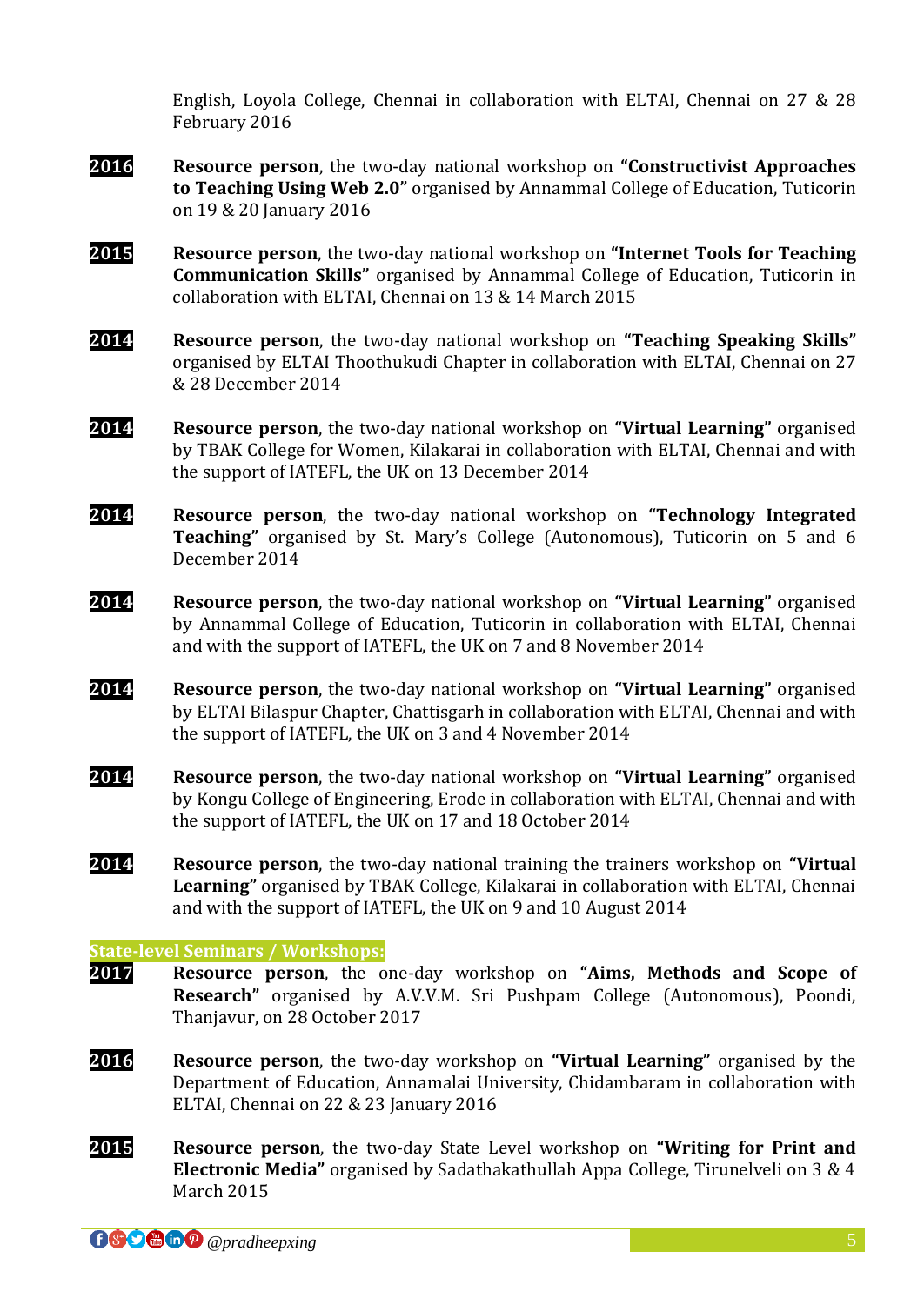- **2015 Resource person**, the workshop on **"Communication Skills"** organised by Thassim Beevi Abdul Kader College for Women, Kilakarai from 01 to 04 June 2015
- **2015 Chairperson**, the one-day state level seminar on **"Students' Participation in Quality Enhancement of Higher Education and Sustenance"** organised by Internal Quality Assurance Cell (IQAC), V.O.Chidambaram College, Tuticorin on 03 March 2015
- **2014 Resource person**, the one-day workshop for school teachers on **"Engaging Students as Readers"** organised by Crescent School, Chennai on 16 August 2014
- **2014 Resource person**, the one-day workshop for teacher-trainees on **"Engaging Students as Readers"** sponsored by Regional English Language Office (RELO), the American Embassy, New Delhi, held at St. Thomas College of Education, Tuticorin on 12 July 2014
- **2013 Resource person,** the one day workshop on **"Developing Creative Competence and E-writing"** organised by The Writers' Forum, Aditanar College of Arts and Science, Tiruchendur on 07 February 2013. [Handled a session on "Writing for the Web"]
- **2012 Resource person,** the one-day state level workshop on **"Creativity in English Language Teaching – CELT 2012"** at B. S. Abdur Rahman University, Chennai on 11 October 2012. [Handled a session on "Multiple Intelligence and English Classrooms"]
- **2012 Resource person**, the two-day workshop on **"Magazine Journalism"** at Holy Cross Anglo-Indian Higher Secondary School, Tuticorin on 21 & 22 January 2012.
- **2011 Resource person**, the two-day **Workshop on "Technology for Teaching English Language and Literature"** at Thassim Beevi Abdul Kader College for Women, Kilakarai on 16 & 17 September 2011
- **2010 Resource person**, the one-day **Workshop on "Communication Skills"** at Holy Cross Home Science College, Tuticorin on 07 October 2010

**Faculty Development Programmes:**

- **2018 Resource person**, the webinar for staff on **"Web 2.0 Tools for Teaching and Learning"** organised by the Department of English, CTTE College for Women, Chennai on 25 July 2018.
- **2018 Resource person**, the training programme on **"Communication Skills in English"** for Higher Secondary Teachers of Telangana State organised by the Regional Institute of Education, Mysore on 16 July 2018.
- **2017 Resource person**, the two-day faculty development workshop on **"Web 2.0 Tools"** organised by the IQAC, St. Xavier's College of Education (Autonomous), Palayamkottai, Tirunelveli on 21 & 22 July 2017
- **2016 Resource person**, the TEQIP II sponsored faculty development programme on **"Enhancing Classroom Communication"** organised by the Department of English, Anna University, BIT Campus, Tiruchirappalli on 20 July 2016. [Delivered a lecture on "Technology for Enhancing Classroom Communication"]

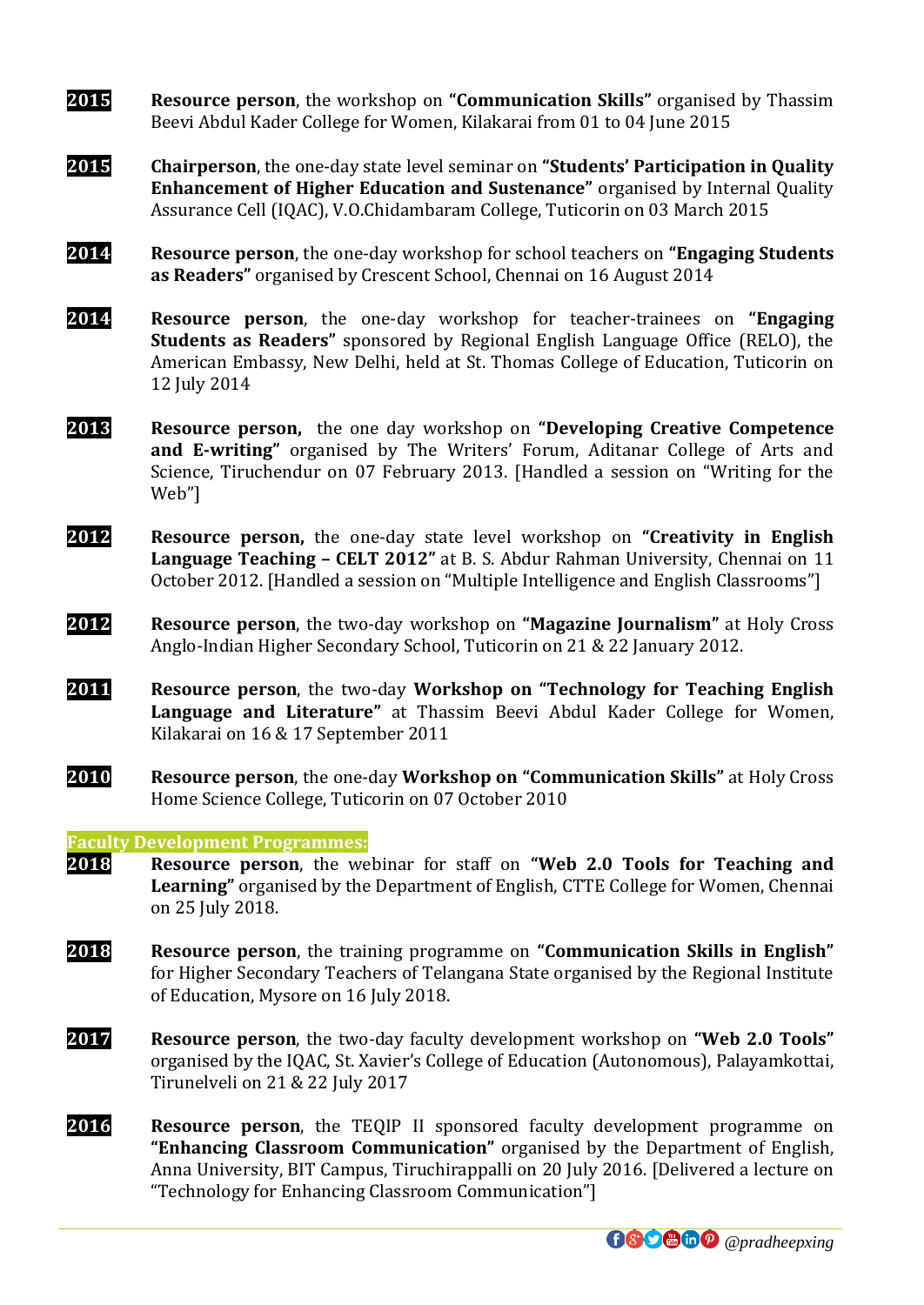- **2016 Resource person**, the one-day UGC-Sponsored Staff Training Programme on **"Virtual Learning"** organised by Sarah Tucker College (Autonomous), Palayamkottai, Tirunelveli on 21 April 2016
- **2015 Resource person**, the **Faculty Development Programme on "Empowering Educators in English Language Teaching"** organised by the Department of English, Anna University, BIT Campus, Tiruchirappalli on 12 June 2015
- **2015 Resource person**, the staff training programme on **"Communication Skills"** organised by Thassim Beevi Abdul Kader College for Women (Autonomous), Kilakarai, Ramanathapuram from 1 to 4 June 2015
- **2015 Resource person**, the faculty development programme on **"Virtual Learning"** organised by Annammal College of Education for Women, Tuticorin on 06 & 07 January 2015
- **2014 Resource person**, the faculty development programme on **"Preparation of Online Tests for the Communication Skills Lab Course"** organised by the Department of English, Anna University, Guindy, Chennai from 7 to 10 July 2014
- **2014 Resource person**, the two-day training programme for government school teachers on **"Skill Based Teaching of English"** organised by the Education Department of the Government of Tamilnadu in association with TBAK College, and ELTAI on 14 & 15 February 2014 in Ramanathapuram. [Conducted two workshops on "Developing Writing Skills: Process Approach" and "Developing Speaking Skills: Tenses"]
- **2012 Resource person,** one-day **Orientation Programme for Teachers** at Holy Cross Anglo Indian Higher Secondary School on 01 June 2012
- **2012 Resource person,** one-day faculty development programme on **"Classrooms into Tech rooms"** at Chevalier T. Thomas Elizabeth College for Women, Chennai on 03 March 2012

#### **Guest Lectures:**

- **2018 Resource person**, the guest lecture on **"Teaching English through ICT"** organised by the Department of English, Holy Cross College (Autonomous), Tiruchirappalli, on 07 February 2018
- **2017 Resource person**, the special lecture on **"Bloom's Taxonomy and Language Testing"** organised by WOESS, the Department of English, St. Joseph's College (Autonomous), Tiruchirappalli, Tamilnadu on 14 February 2017
- **2017 Resource person**, the guest lecture on **"Theory of Literature and Research Methodology"** organised by the Department of English, Thanthai Hans Roever College (Autonomous), Perambalur, Tamilnadu on 23 January 2017
- **2013 Resource person,** the guest lecture on **"Sharp Writing"** organised by the English Literary Association, St. Mary's College (Autonomous), Tuticorin on 11 February 2013

#### **NET Coaching:**

**2018 Resource person**, the **CBSE-NET Coaching Programme** organised by the Department of English, Bishop Heber College, Tiruchirappalli on 02 August 2018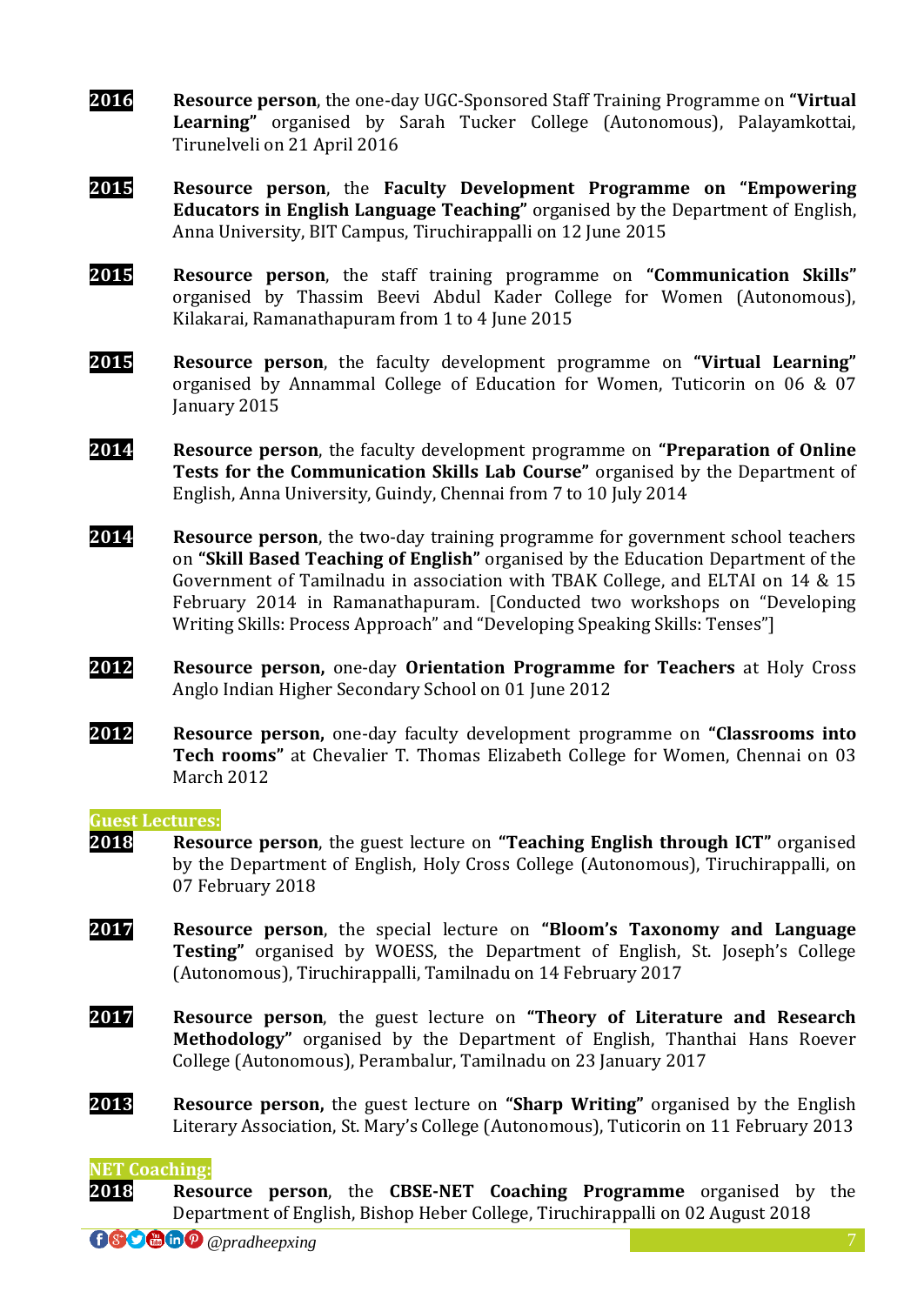- **2015-18 Resource person**, the **CBSE-NET Coaching Programme** organised by The Elite Academy, Madurai from 2015 to 2018.
- **2014 Resource person**, the **UGC-NET Coaching Programme** organised by the Department of English, Sree Ayyappa College for Women, Nagercoil on 22 April 2014
- **2013 Resource person**, the **UGC-NET Coaching Programme** organised by M.D.T. Hindu College, Tirunelveli on 28 November 2013
- **2012-16 Resource person**, the **UGC-NET Coaching Programme** organised by V.O.Chidambaram College, Thoothukudi from 2012 to 2016

#### **PROGRAMMES ORGANISED**

- **2014 Convenor**, the one-day workshop for teacher-trainees on **"Engaging Students as Readers"** held at St. Thomas College of Education, Tuticorin on 12 July 2014 [Received a grant from English and Foreign Languages University, Hyderabad]
- **2014 Organising Secretary**, the one-day state level intercollegiate Shakespeare festival **"Bard 450"** organised by *Cuckoo*, an international literary magazine in collaboration with the PG and Research Department of English, V. O. Chidambaram College, Tuticorin on 12 September 2014
- **2014 Organising Secretary**, the one-day students' national seminar on **"Shakespeare in the 21st Century"** organised by *Cuckoo*, an international literary magazine in collaboration with the PG and Research Department of English, V. O. Chidambaram College, Tuticorin on 20 September 2014

#### **PUBLICATIONS**

# **Articles in Periodicals:**

- **2015** "The History and the Current Status of Computer Assisted Language Learning" in *The Journal of English Language Teaching* (ISSN 0973-5208), a peer-reviewed journal. Volume 57. Number 5 (September – October 2015). Pages: 25-35.
- **2015** "Integrating Google Drive into your Teaching" in the *Journal of Technology for ELT* (ISSN 2231-4431), a quarterly open access journal. Volume 5. Number 2 (April 2015). N.P.
- **2013** "Mother (Language) on Death Bed Children in a Quandary: A Postcolonial Dilemma" in *American College Journal of English Language and Literature* (ISSN 2278- 876X), an international refereed research journal of English Language and Literature. Number 2 (March 2013) Pages: 172-180.
- **2010** "Learning Grammar Autonomously through Metacognitive Strategies: An Experiment" in *Journal of NELTA* (ISSN 2091-0487), an international refereed journal by Nepal English Language Teachers' Association. Volume 15, Number 1-2 (December 2010) Pages: 146-150.
- **2010** "I Do and I Understand: The Role of Language Games in a Language Classroom" in *Outreach* (ISSN 0975-1246), a national level multi-disciplinary research journal. Volume III (2010) Pages: 18-20.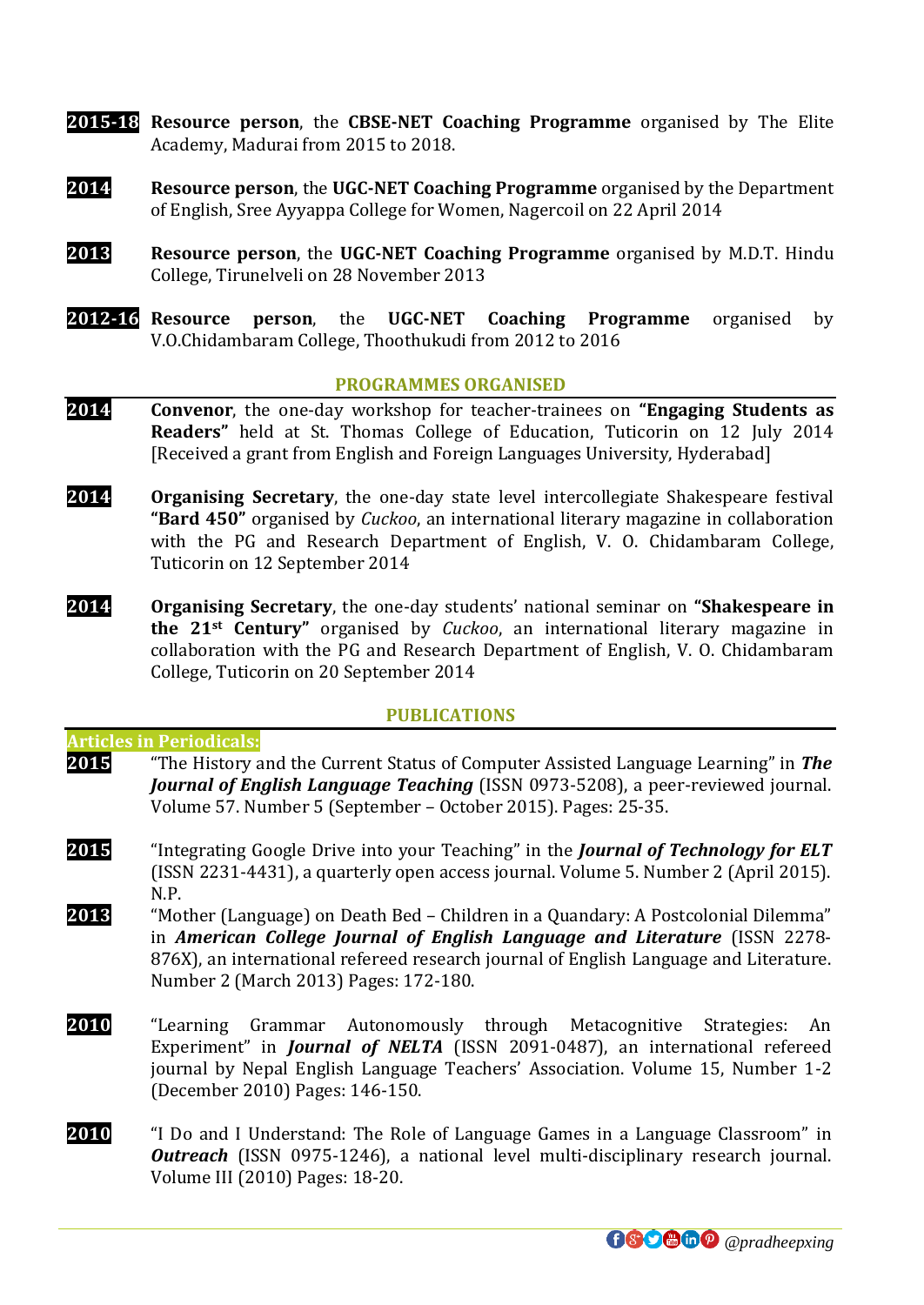- **2013** "2012: A Year of Paradigm Shifts in Literature" in *Cuckoo* (ISSN 2230-9691), an international literary magazine. Volume IV Number 1 (January 2013) Pages: 30-41.
- **2013** "Pride & Prejudice 200"*,* a wordoku puzzle, in *Cuckoo* (ISSN 2230-9691), an international literary magazine. Volume IV Number 1 (January 2013) Pages: 90-91.
- **2013** "He Discovered How Far He Can Go"*,* a crossword puzzle, in *Cuckoo* (ISSN 2230- 9691), an international literary magazine. Volume IV Number 1 (January 2013) Pages: 92-93.
- **2012** "Graphic Literature: An Emerging New Genre of Our Times" in *Cuckoo* (ISSN 2230- 9691), a national level quarterly literary magazine, Volume III Number IV (October 2012) Pages: 4-9.
- **2012** "Dickens: A Journalist for Posterity" in *Cuckoo* (ISSN 2230-9691), a national level quarterly literary magazine, Volume III Number 1 (February 2012) Pages: 23-26.
- **2011 "**Look Back: Literature in 2010" in *Cuckoo* (ISSN 2230-9691), a national level quarterly literary magazine. Volume II Number 2 (April 2011) Pages: 4-19.

**Articles in Conference Proceedings:**

- **2012** "Graphic Fiction: A Hybrid Genre of the Modern Age" in *English Literary Studies* (ISBN 978-81-927042-3-4), in the proceedings of the International Conference organised by TBAK College in collaboration with ELTAI Literature SIG on 21, 22 & 23, September 2012. (Pgs 213-217)
- **2009** "Double Diasporization in M. G. Vassanji's Leaving" in *New Literatures in English*, the proceedings of the UGC sponsored National Seminar organised by St. Xavier's College, Palyamkottai on 09 & 10 December 2009. (Pages: 179-181)
- **2009** "Melodious Grammar: A Multimedia Approach to Teaching Grammar" in *Redefining the Role of English in Higher Education – Opportunities and Challenges* (ISBN 978-81-908397-0-9), the proceedings of the 4th National Conference organized by SRM University on 12 & 13 March 2009. (Pages: 135-137)

#### **Articles in Anthologies:**

- **2009** "Black Obama in White House: A Study of Postcolonial Images in Walcott's Latest Poems" in *Studies in Postcolonial Literature* (ISBN 978-817966-250-2) edited by Dr V. S. Joseph Albert. (Pages: 83-86)
- **2009** "Trapped" and *"My Companion"* (poems) in *Kavithalaya*, an annual publication by Kodaikanal International School and SCILET - The American College, Madurai.

#### **Training Manuals:**

- **2014** "Building Learning Communities in Social Networking Sites", a training manual for English language teachers published by ELTAI at **www.eltai.in**
- **2014** "Integrating Google Drive into your Teaching", a training manual for English language teachers published by ELTAI at **www.eltai.in**
- **2014** "Technological Tools for Developing Speaking Skills", a training manual for English language teachers published by ELTAI at **www.eltai.in**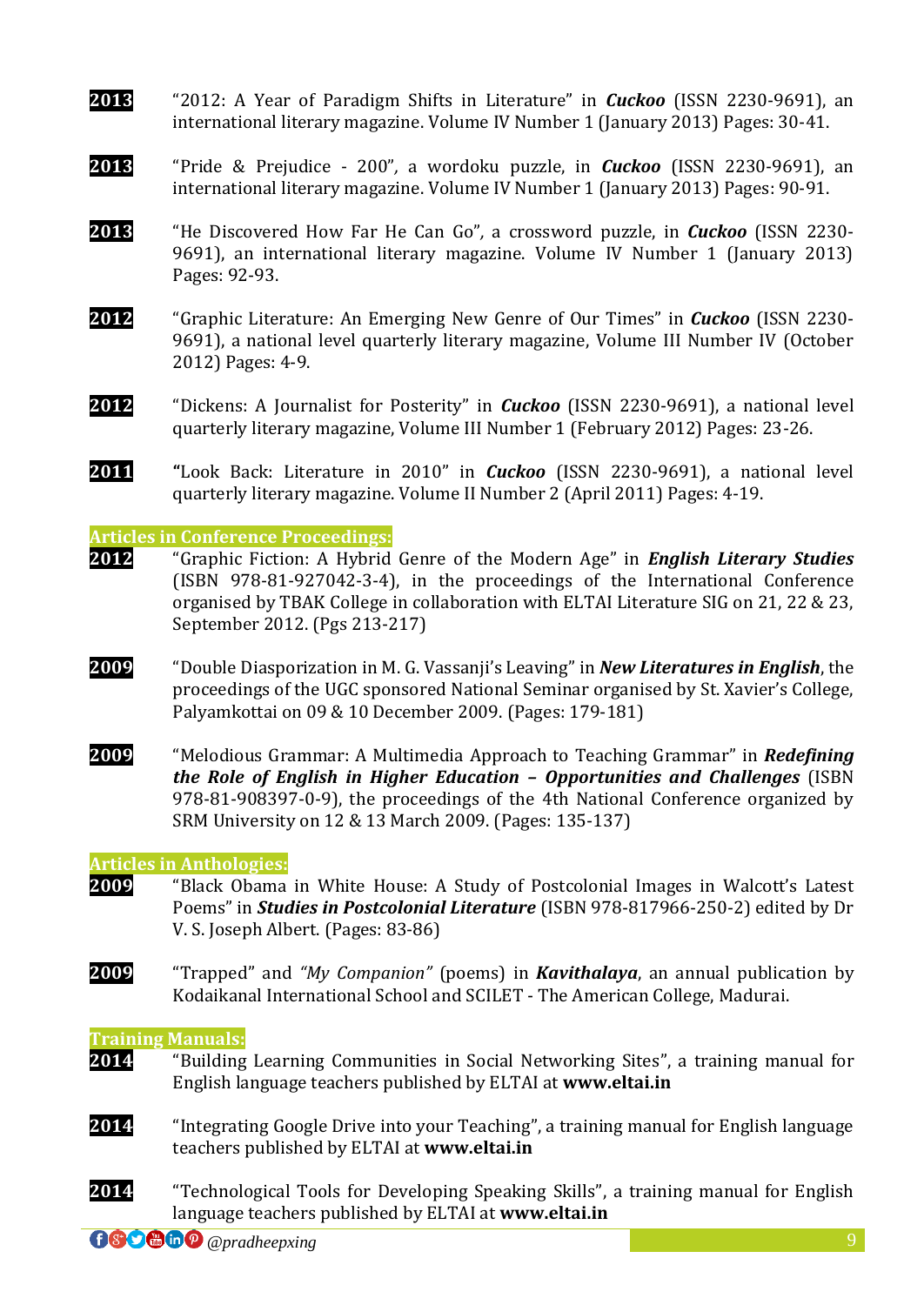- **2014** "Teaching Listening Skills using Web Tools", a training manual for English language teachers published by ELTAI at **www.eltai.in**
- **2014** "Teaching Speaking Skills using Web Tools", a training manual for English language teachers published by ELTAI at **www.eltai.in**

#### **PAPERS PRESENTED**

#### **International Conferences:**

- **2018** "Integrating Technology in English Language Education: Challenges and Solutions" at the 13th international & 49th annual conference of ELTAI on **"NextGen Learners: New Demands, New Responses"** held at Career Point World School, Bilaspur, Chattisgarh from 29<sup>th</sup> June to 1<sup>st</sup> July 2018. [This paper was adjudged one of the best papers.]
- **2012** "Graphic Fiction: A Hybrid Genre of the Modern Age" at the **International Conference on 'English Literary Studies: Current Trends and Concurrent Challenges'** organised by Thassim Beevi Abdul Kader College for Women, Kilakarai in association with ELTAI Literature SIG on 21, 22 & 23 September 2012
- **2012** "Facebook as Virtual Learning Environment" at the **7th International & 43rd Annual ELTAI Conference on 'The English Classroom: Experiments and Experiences'** organised by Velammal Engineering College, Chennai in association with English Language Teachers' Association of India on 19, 20 & 21 July 2012
- **2012** "The Death of Research: A Study of Plagiarism and Intellectual Property" [Second author: Collete Sharmila] at the **International Conference on 'Emerging Trends in Research'** organised by Thassim Beevi Abdul Kader College for Women, Kilakarai on 12 April 2012
- **2011** "Google Sites as Online Self Access Centres: A Way to Enhance Writing and Reading Skills" at the **6th International & 42nd Annual Conference on Teacher Development** organised by VIT University, Vellore, in association with English Language Teachers' Association of India (ELTAI) on 16, 17 & 18 June 2011
- **2010** "Mental Modelling for Enhancing Reading Skills" at the **5th International & 41st Annual Conference** organised by English Language Teachers' Association of India (ELTAI) in Chennai on 05, 06 & 07 August 2010
- **2009** "Metacognitive Instruction in Grammar" at the **4th International and 40th Annual Conference on "Managing Mixed Ability Classes"** organised by English Language Teachers' Association of India (ELTAI) in Chennai on 06, 07 & 08 August 2009.

#### **National Seminars:**

- **2011** "Scaffolding Student Writers through Google Docs" in the **National Seminar on 'Designing Materials for the Language Laboratory'** organised by KCG College of Technology, Chennai on 14 & 15 October 2011
- **2010** "Enhancing Language Skills through Google Sites" at the **National Workshop on 'Internet Tools and Resources for Developing Communication Skills'** organised by Srimad Andavan Arts and Science College, Tiruchirappalli on 13 March 2010
- **000 @DP** @pradheepxing **2009** "Double Diasporization in M. G. Vassanji's Leaving" at the UGC sponsored **National**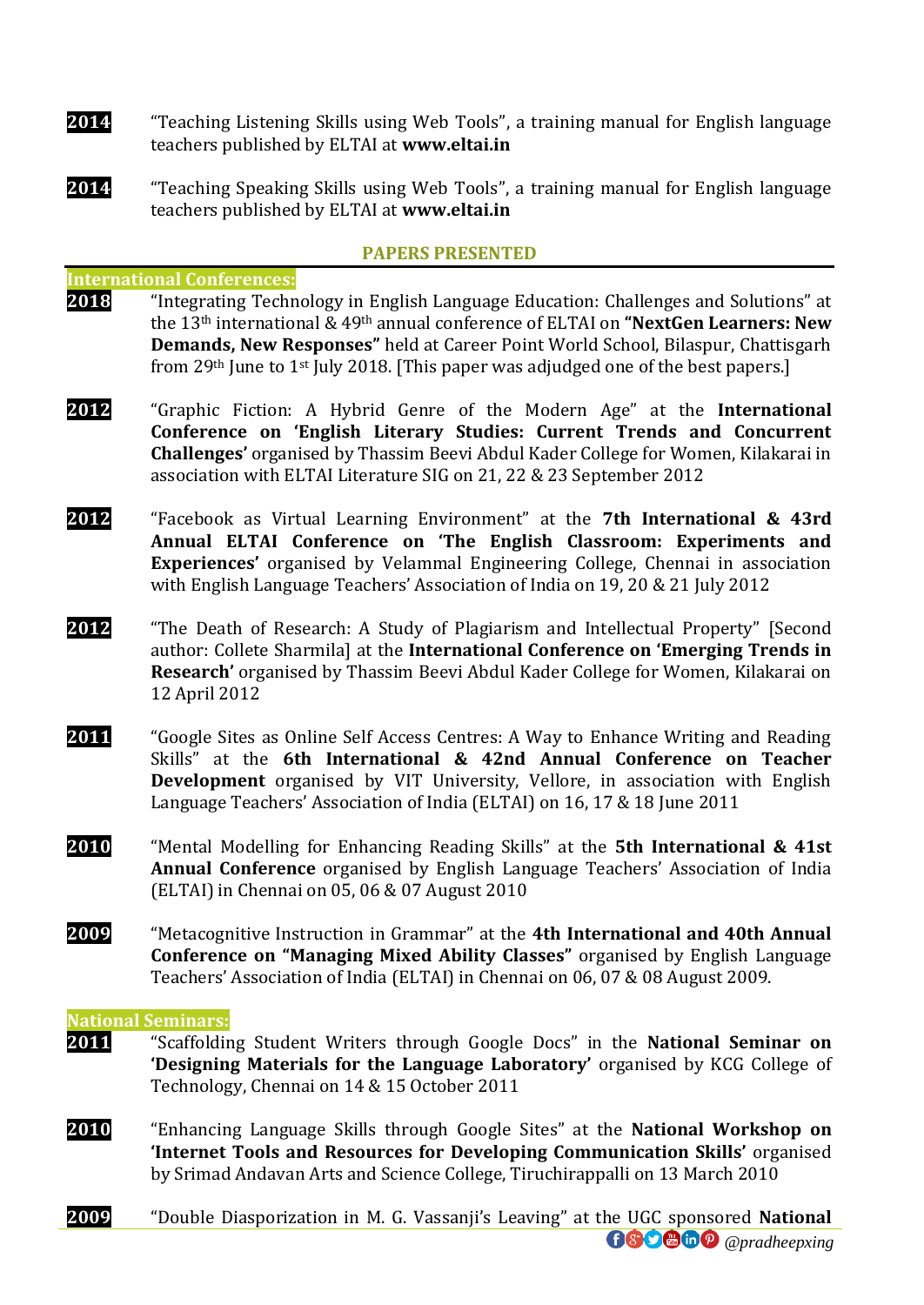**Conference on 'New Literatures in English'** organised by St. Xavier's College, Palayamkottai, on 09 & 10 December 2009.

- **2009** "Melodious Grammar: A Multimedia Approach to Teaching Grammar" at the **4th National Conference on 'Redefining the Role of English in Higher Education – Opportunities and Challenges'** organized by SRM University on 12 & 13 March 2009.
- **2009** "Teacher's Blog in Teaching Pronunciation: Use of Web-based Resources" at the **National Seminar on 'ELT Methods and Materials: How Can We Make Them Interesting?'** organised by Hyderabad Central University in Hyderabad on 03 & 04 March 2009.

#### **State-level Seminars / Workshops:**

- **2015** "Enhancing Learner Autonomy through Students' Seminar: A Case Study" [Second author: Colette Sharmila] in the IQAC sponsored **State-level Seminar on 'Students' Participation in Quality Enhancement of Higher Education and Sustenance'** organised by the IQAC, V.O.Chidambaram College, Tuticorin on 11 March 2015.
- **2010** "Technology Enabled Language Teaching" in the **Workshop on** '**Teaching of English: A New Approach'** organised by Wavoo Wajeeha Women's College, Kayalpatnam on 24 July 2010.

#### **AWARDS**

**2018 The Best Presentation Award** for the paper "Integrating Technology in English Language Education: Challenges and Solutions" presented at the 13<sup>th</sup> international and 49th international conference on "NextGen Learners: New Demands, New Responses" held at Career Point World School, Bilaspur, Chattisgarh from 29th June to 1st July 2018.

#### **PROGRAMMES PARTICIPATED**

# **Seminars / Conferences: 2016 The International Conference on "Reinterpreting Shakespeare"** organised by the PG & Research Department of English, St. Joseph's College (Autonomous), Tiruchirappalli, on 15 December 2016

- **2015 The TESOL Academy on "Changing Classrooms, Supporting Teachers"** organised by TESOL International Association in partnership with RELO, New Delhi and Regional Institute of English in Chandigarh on 24 & 25 April 2015
- **2015 The National Seminar on "Higher Education in India: Emerging Needs and Challenges"** organised by Kulapathy A.P.C.Veerabahu Centenary Committee at V.O.Chidambaram College, Tuticorin, on 26 & 27 March 2015
- **2013 The Professional Development Seminar on "Training the Trainer"** organised by Regional English Language Office (RELO), US Embassy, New Delhi in collaboration with EFL University on 13, 14 & 15, December 2013 in Hyderabad.
- **2011 The National Seminar on "Unique Indian Postcolonial Condition: Culture and Gender"** organised by V O Chidambaram College, Tuticorin, on 25 March, 2011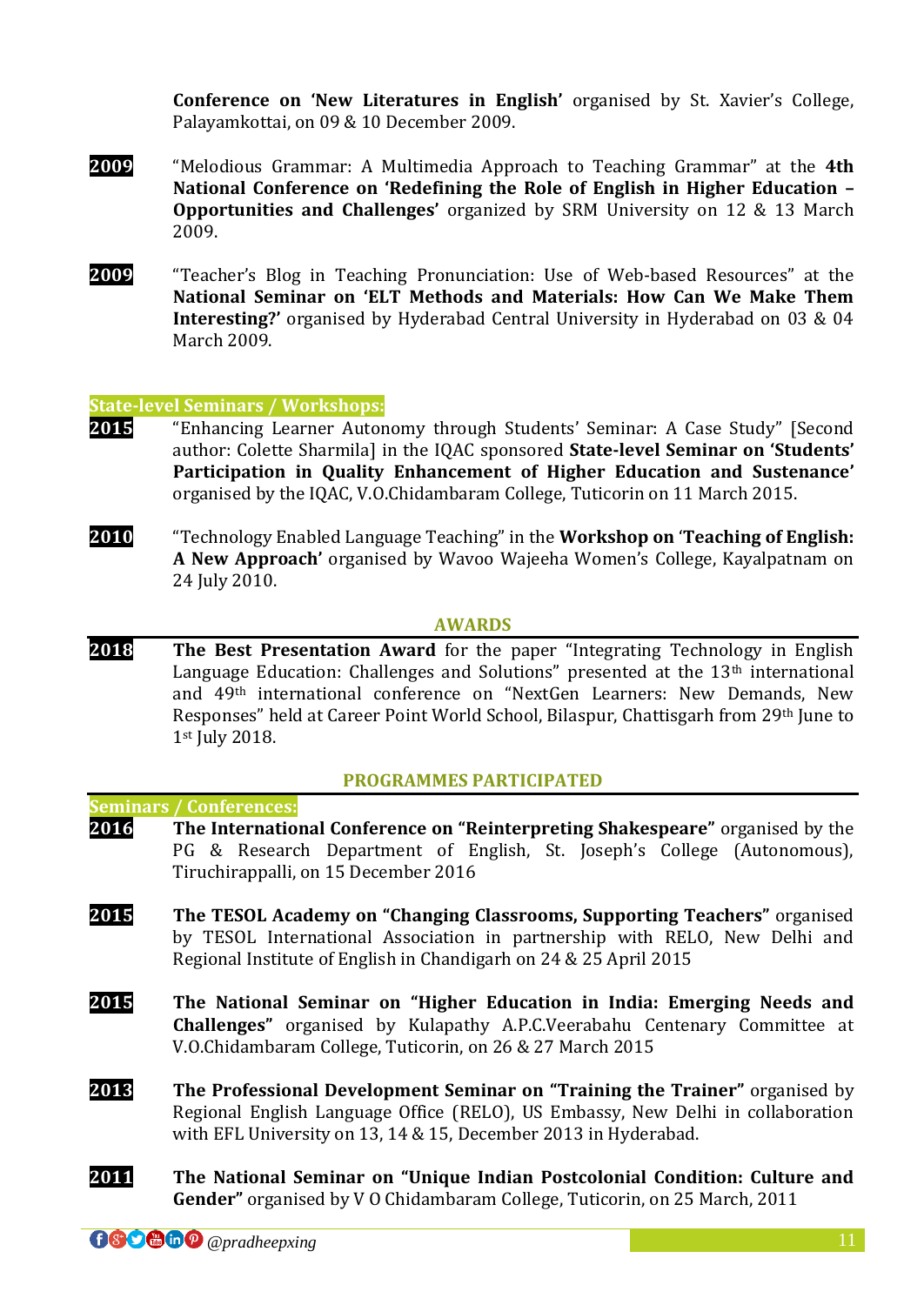- **2008 The National Conference on "Precepts to Practice in English Language Teaching"** held by Manonmaniam Sundaranar University on 07 & 08 February 2008.
- **2006 The National Conference on "Communication in the Twenty-First Century"** Organised by Kodaikanal Christian College on 25 & 26 September 2006.

#### **Workshops:**

- **2017 The National Level Workshop on "Activity-Based Teaching Strategies"** organised by the PG & Research Department of English, St. Joseph's College (Autonomous), Tiruchirappalli on 22 September 2017.
- **2015 The National Workshop on "Mobile Enhanced Language Learning"** organised by English Language Teachers' Association of India (ELTAI) in collaboration with B.S. Abdur Rahman University, Chennai, on 21 and 22 August 2015.
- **2015 The Professional Development Workshop on "Taking ELT Materials to Task: A Template Process for Effective Materials Development"** organised by Regional English Language Office (RELO) New Delhi, in collaboration TESOL Academies and Regional Institute of English, Chandigarh, on 24 and 25 April 2015.
- **2010 The Regional Level Workshop on "English Language Teaching"** organised by US Consulate General, Chennai, at The American College (Autonomous), Madurai, on 30 September 2010.
- **2010 The Two day Regional Level Workshop on "ELTAI Chapter Leadership Development"** organised by ELTAI supported by IATEFL and Hornby Trust, the UK on 18 & 19 April 2010.

#### **Webinars:**

- **2018 Webinar on "Bottoms Up!"** organized by Cambridge University Press on 02 March 2018
- **2017 Webinar on "Youtube for Language Educators"** organized by National Institute for Education and Media, Saarbrücken, Germany on 02 November 2017
- **2017 Webinar on "Meeting the Needs of Digital Natives"** (presented by Christina M. Cavage) organized by Pearson US ELT on 27 October 2017
- **2017 Webinar on "Visualising Your Thinking: Ideas for Using Graphic Organisers with Learners and Teachers"** (presented by Mike Harrison) organized by IATEFL on 21 October 2017
- **2017 Webinar on "The Creative Classroom"** organized by National Geographic Learning Teens on 5 October 2017
- **2017 Webinar on "Voicethread and Storytelling"** organized by Voicethread.org on 17 July 2017
- **2017 Webinar on "Language Teaching 2.0"** organized by National Institute for Education and Media, Saarbrücken, Germany on 20 March 2017